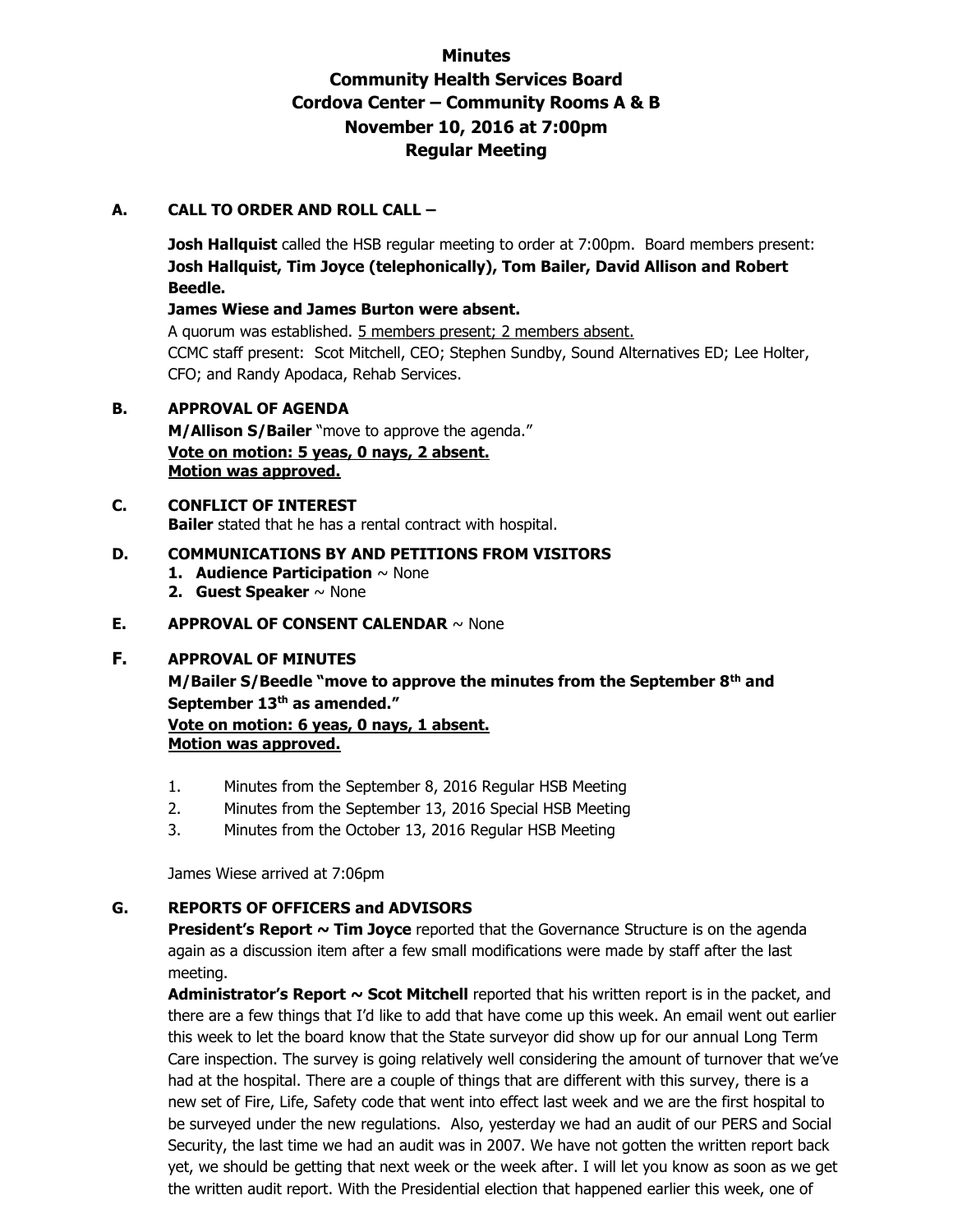the key components of his efforts will be on healthcare. We will have to wait and see where this goes in regards to the claim to repeal Obamacare. Next month we will be presenting you our Quality Plan for 2017 and a calendar of all of the Quality activities that we will be performing next year. One of the areas that I'd like to discuss, is right now the Bylaws for the HSB require that you have to approve every policy that the hospital creates. There are some policies that are regulatory in nature that must be approved by the board, for example the Quality Improvement Plan. So one of the things that I'd like to discuss going forward is changing that so that we as staff can get policies in place, reviewed, approved in a lot quicker fashion and would make your board meetings go a lot quicker as well. I'd like to put that on the agenda for next month as a discussion item. Also, there are a lot of things happening at the hospital right now with the surveys and everything, it's nice that for the first time in over a year that we have a full time Senior Executive Team. Lisa Cuff, our new DON started 2 weeks ago; Lee Holter, our CFO has been here a little over a month; I've been here just over 4 months. Between the 3 of us we have over 66 years of health care experience and we're ready to tackle this. We've got two new nurses that started last week and one starting next month. Hopefully very soon we will have a full local staff and we won't have to rely on travelers anymore. And I just wanted you all to know that we are closing on our house just a little earlier than I had originally thought, so I will be taking a few days off next week to move.

**Finance Report ~ Lee Holter** reported that we have the August Financial Report here, but I was not able to get the September Financials completed. I just want to highlight some of the narrative from Lee Bennett, the  $3<sup>rd</sup>$  paragraph on page 13 tell that the cost recoveries were \$614,085 which was considerably higher than July. Grants were up due to the receipt of monies for the Behavioral Health, Nutritional Transportation and Support grants. Repairs were over budget by \$22,513 due to equipment repairs in imagining, the LTC van repair and the annual elevator maintenance contract. We have the stats and I'm hopeful that we will have a good month in September. I should be able to bring the September and October financials to the December meeting.

Lee Holter went into greater detail for the Board to define the classification units per department that were reported on for the statistics.

**Quorum Report ~ Ken Ward, QHR Associate Vice President** stated that he was glad to be here, and has spent the last few days at the hospital and had the benefit and privilege to sit in on the weekly Leadership Team Meeting. After touring the hospital and meeting the lion's share of the Director's, you have some good people here. They really seem to take ownership and really seem committed to seeing this hospital succeed. Ken defined the acronym MOON (Medicare Outpatient Observation Notice) to the Board. Something we're wanting to stress to the Board to take a look at your Workplace Violence policies and specifically your Active Shooter policies, protocols and training that's being done. It's becoming more common in the workplace. The ALICE Training is the standard that is used, it stands for Alert, Lock Down, Inform, Contain and Evacuate. We're encouraging the boards because it is part their overall responsibility and fiduciary responsibility to ensure that these policies are in place, it's being tested and that the hospital is having drills and reporting that back. **Scot** reported that the hospital has been in touch with Chief Hicks to come in and do some training and a drill for the staff. **Ken Ward** I just wanted to let you know that we will be doing a mini cost report very soon so we can see exactly where we stand on a score board. Coming up here has really helped me a lot putting faces with names and also to see first-hand the challenges that they're up having. What I saw today was very impressive.

#### **H. CORRESPONDENCE** ~ None

#### **I. ACTION ITEMS**

**1. 2015 Audit Financial Statement Approval M/Bailer S/Wiese** "I move to approve the 2015 Audited Financial Statement." **Vote on motion: 6 yeas, 0 nays, 1 absent. Motion was approved.**